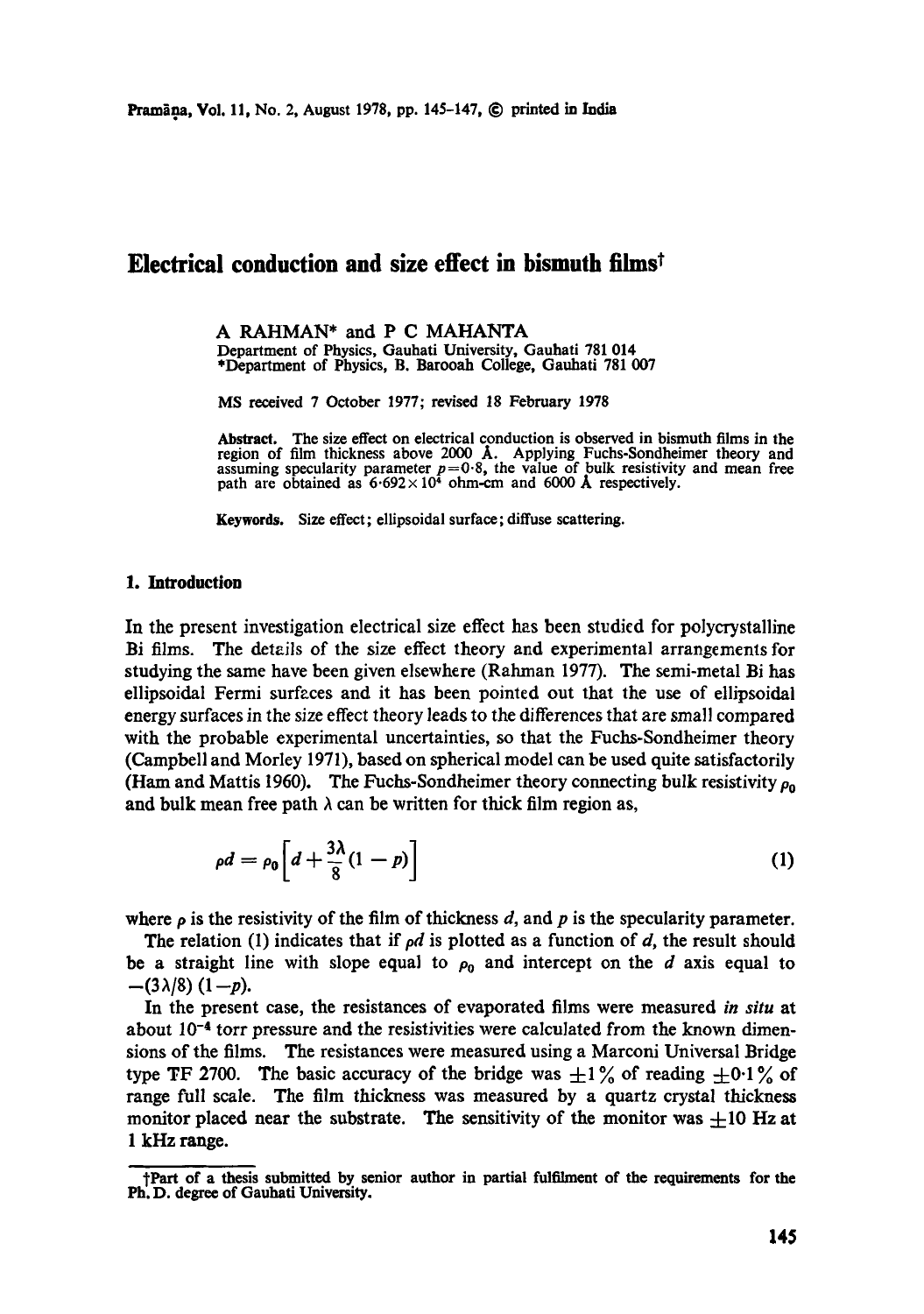## **2. Results and discussion**

X-ray studies showed that bismuth films deposited on glass substrates were polycrystalline. A typical resistivity vs thickness curve obtained from the results of the present investigation on polycrystalline bismuth films is shown in figure 1. It is seen that the resistivity values for thicknesses above 2000  $\AA$  decrease continuously showing the expected size effect. Due to long mean free paths of the carriers, the resistivity has not reached a constant value even after 5000 Å. Plot of  $\rho d$  as a function of d (figure 2) shows excellent straight line as is indicated by the relation (1). The value of bulk resistivity  $\rho_0$  obtained from the slope is 6.692 × 10<sup>-4</sup> ohm-cm and that of the mean free path  $\lambda$ , obtained from the intercept assuming  $p=0.8$  (partial diffuse scattering) is 6000 Å. The reported value of  $\rho_0$  is  $1.16 \times 10^{-4}$  ohm-cm at 295 °K (Kittel 1974) and that of  $\lambda$  in bulk single crystal is of the order of microns at room temperature (Pippard and Chambers 1952). Thus the values obtained in the present case applying Fuchs-Sondheimer theory for polycrystalline bismuth films are in good agreement with the reported values. A little higher value of resistivity and consequently the low value of mean free path obtained in the present case may be attributed to the frozen. in structural defects. Thus the thickness variation of resistivity above 2000 A clearly demonstrates the expected size effect and the application of Fuchs-Sondheimer theory gives nearly the correct values of bulk resistivity and mean free path.



**Figure 1. 300°K.**  Variation of electrical resistivity of bismuth films with film thickness



**Figure 2.**  *pdvsd* plot for bismuth film